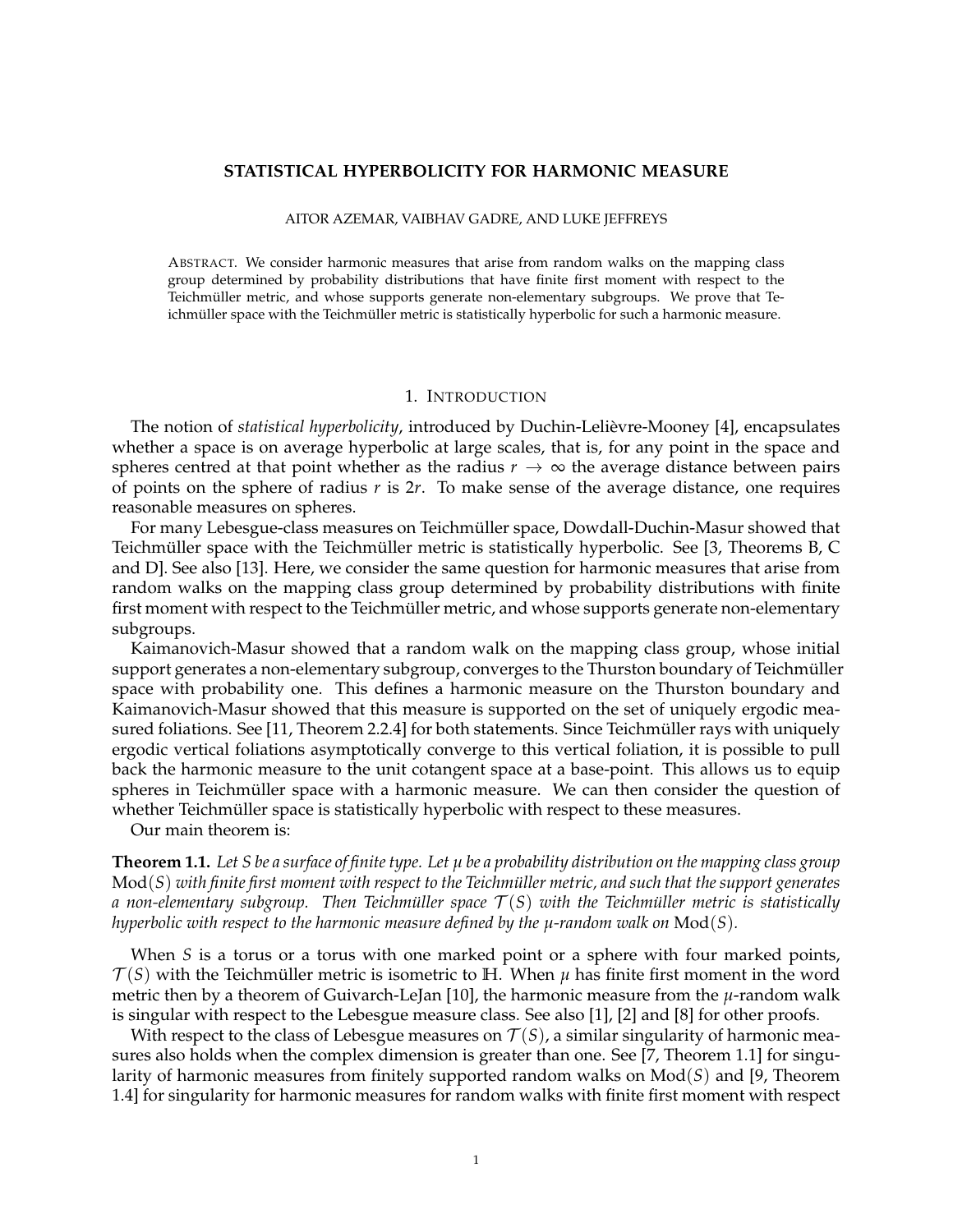to a word metric on Mod(*S*). Finite first moment with respect to the word metric implies finite first moment with respect to the Teichmüller metric. For this large class of random walks, Thereom 1.1 gives a conclusion that is distinct from the main results of Dowdall-Duchin-Masur [3] and, as we outline below, requires different tools.

On the other hand, finite first moment with respect to the Teichmüller metric does not imply finite first moment in the word metric. This is because the mapping class group is distorted under the orbit map to Teichmüller space. For the exceptional surfaces mentioned above whose Teichmüller space is  $H$ , Furstenberg showed that there is a finite first  $d_H$ -moment random walk whose harmonic measure on  $S^1$  is absolutely continuous. Thus, for the exceptional surfaces Theorem 1.1 derives statistical hyperbolicity covering both singular and Lebesgue class measures in one statement. For non-exceptional moduli, a solution to the Furstenberg problem has recently been announced by Eskin-Mirzakhani-Rafi [5]. Thus Theorem 1.1 covers singular and also Lebesgue class measures analysed by Dowdall-Duchin-Masur in one statement.

We will first present the proof of Theorem 1.1 when the complex dimension of  $\mathcal{T}(S)$  is greater than one. This is the harder case. For the exceptional surfaces, that is when  $\mathcal{T}(S) = \mathbb{H}$ , the proof of Theorem 1.1 is obviously easier because the ambient geometry is already hyperbolic. However, as mentioned above, many harmonic measures are singular. So there is something to prove. The argument required in the exceptional case is straightforward and uses the geodesic separation property for harmonic measure that is already formulated in the proof of the harder case of Theorem 1.1.

In fact, we present the exceptional case as a special case of a more general theorem when the ambient geometry is hyperbolic. We prove:

**Theorem 1.2.** *Let* Γ *be a lattice in* Isom(**H***<sup>n</sup>* ) *for n* > 2*. Let µ be a probability distribution on* Γ *with finite first* **H***<sup>n</sup> -moment such that the support of µ generates a subgroup that contains a pair of loxodromic elements with distinct axes. Then, with respect to the harmonic measure defined by the µ-random walk on* Γ*, the space* **H***<sup>n</sup> with the hyperbolic metric is statistically hyperbolic.*

We will present the proof of Theorem 1.2 after the proof of the harder case of Theorem 1.1. This lets us use the geodesic separation property for the harmonic measure formulated in the earlier proof. We note that when *n* > 2 and Γ is a non-uniform lattice, Randecker-Tiozzo proved that a harmonic measure arising from a *µ* whose support generates Γ and has finite (*n* − 1) th moment with respect to a word metric, is singular. See [17, Theorem 2]. For uniform lattices, many classes of harmonic measures are known or conjectured to be singular. For instance, a famous conjecture of Guivarc'h-Kaimanovich-Ledrappier asserts that harmonic measures that arise from finitely supported random walks on a uniform lattice in *SL*(2, **R**) are singular. See [2]. So Theorem 1.2 has new content.

From now on we assume that the complex dimension of  $\mathcal{T}(S)$  is greater than one and present Theorem 1.1 with that assumption.

1.1. **Strategy of the proof.** To derive statistical hyperbolicity, Dowdall-Duchin-Masur set up two properties to check. The first property is called the thickness property. See [3, Definition 5.4]. It states that as the radius of a sphere goes to infinity a typical radial geodesic segment spends a definite proportion of its time in the thick part of Teichmüller space. The second property is called the separation property. See [3, Definition 6.1]. It states that as the radius of a sphere goes to infinity a typical pair of radial geodesic segments exhibit good separation. For Lebesgue-class visual measures, the ergodicity of the Teichmüller geodesic flow is the key tool in their proof of the thickness property. For rotationally invariant Lebesgue measures, they verify the separation property by disintegrating the measure along and transverse to Teichmüller discs and then use the hyperbolic geometry of these discs.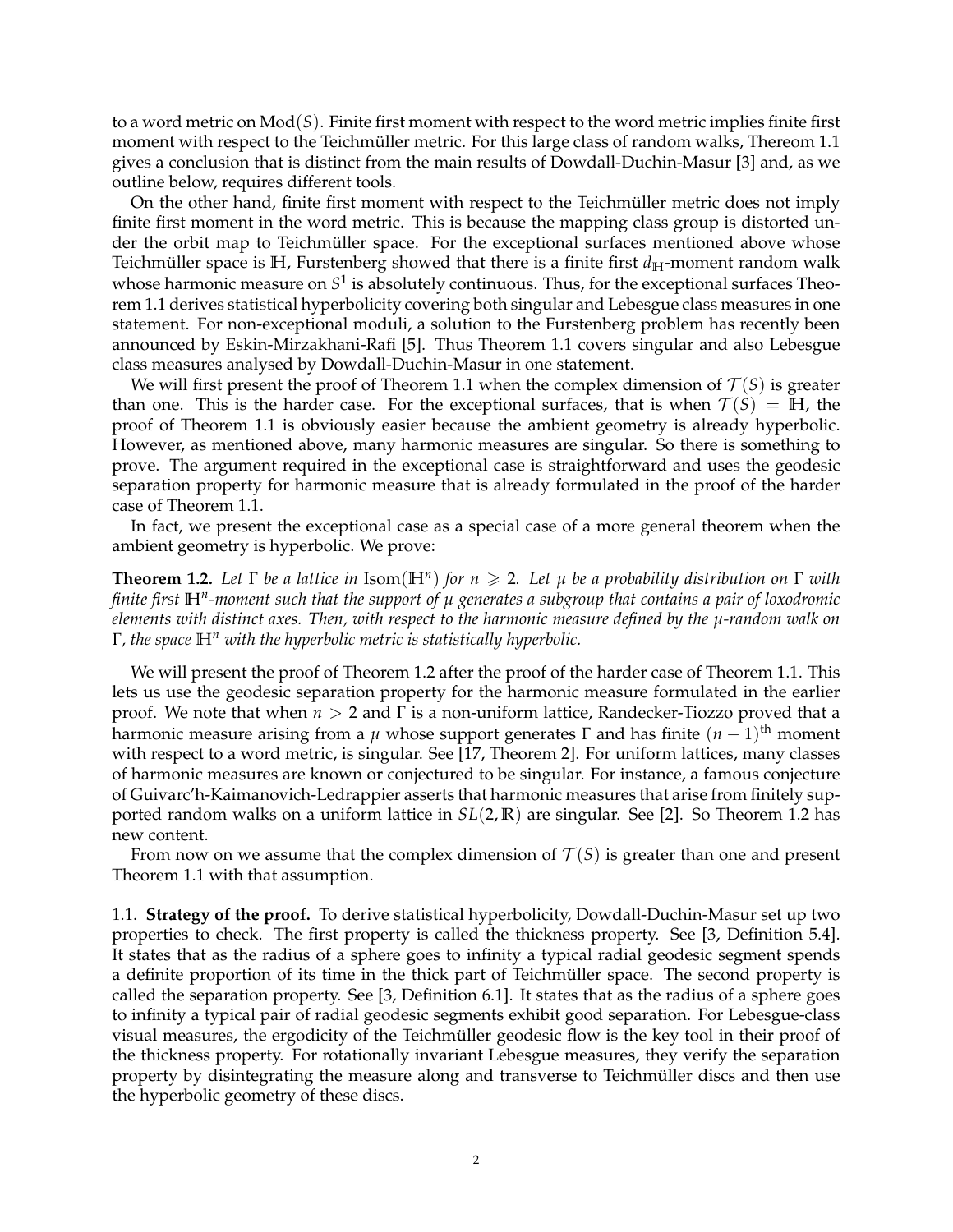For random walks, different tools are needed. The main tool is the ergodicity of the shift map on the space of bi-infinite sample paths. This ergodicity can be leveraged to prove that a typical biinfinite sample path recurs to a neighbourhood of its tracked geodesic with a positive asymptotic frequency. As sample paths lie in a thick part, recurrence implies that the tracked geodesics spend a positive proportion of their time in a thick part. By tweaking the size of the neighbourhood, and hence the thick part, we show that the time spent in the thick part by the tracked geodesic can achieve any positive proportion. While a positive proportion of thickness is suggested by the main theorem in [9], the precise quantitative version that we need here requires some work.

For the separation property, we project two fellow travelling radial geodesic segments to the curve complex. By a theorem of Maher-Tiozzo, a typical sample path makes linear progress in the curve complex. Combining this theorem with the recurrence, we show that the projections of fellow travelling radial geodesic segments must nest into a shadow. Also by a proposition in Maher-Tiozzo, the harmonic measure of a shadow tends to zero in the distance of the shadow from the base-point. This then enables us to conclude the required separation property.

# 2. PRELIMINARIES

2.1. **Statistical hyperbolicity:** Let  $(X, d)$  be a metric space. Let  $x \in X$ . Let  $r > 0$ . We call the set  $S_r(x) = \{x' \in X \text{ such that } d(x, x') = r\}$  the *sphere* of radius *r* centred at *x*. Suppose  $\nu_r$  is a family of probability measures supported on  $S_r(x)$ . Provided the limit exists, one defines a numerical index  $E(X) := E(X, x, d, \{v_r\})$  by

$$
E(X) = \lim_{r \to \infty} \frac{1}{r} \int\limits_{S_r(x) \times S_r(x)} d(x', x'') d\nu_r(x') d\nu_r(x'')
$$

A space is said to be *statistically hyperbolic* if  $E(X) = 2$ . This is motivated by the fact that  $E(\mathbb{H}^n) = 2$ for any dimension equipped with the natural measures on spheres. Moreover, it was demonstrated by Duchin-Lelièvre-Mooney [4, Theorem 4] that  $E(G) = 2$  for any non-elementary hyperbolic group *G* with any choice of generating set.

For uniform lattices in Isom(**H***<sup>n</sup>* ), the Green metric defined by the random walk is quasiisometric to the induced hyperbolic metric through the orbit map. This suggests a derivation of statistical hyperbolicity by reducing the problem to the Duchin-Lelievre-Mooney result. As our ` proof of Theorem 1.2 covers both uniform and non-uniform lattices, we omit the details for this alternate approach. In any case, it would work only for uniform lattices.

We direct the reader to [4] for further discussion on the sensitivity of *E*. Indeed, it is not quasiisometrically invariant, and has dependence on the base-point *x* and the choice of measures *v<sup>r</sup>* . Furthermore, *δ*-hyperbolicity and exponential volume growth are not sufficient to guarantee statistical hyperbolicity.

2.2. **Background on Teichmüller spaces.** Let *S* be a surface of finite type, that is, *S* is an oriented surface with finite genus and finitely many marked points. The *Teichmüller space*  $\mathcal{T}(S)$  of *S* is the space of marked conformal structures on *S*. By the Uniformisation Theorem, if *S* has negative Euler characteristic then there is a unique hyperbolic metric in each marked conformal class. The *mapping class group* Mod(*S*) is the group of orientation preserving diffeomorphisms of *S* modulo isotopy. The mapping class group  $Mod(S)$  acts on  $T(S)$  by changing the marking. The quotient space  $\mathcal{M}(S) = \mathcal{T}(S)/\text{Mod}(S)$  is the *moduli space of Riemann surfaces*. Given  $\epsilon > 0$ , a marked hyperbolic surface  $x \in \mathcal{T}(S)$  is  $\varepsilon$ -*thick* if the hyperbolic length of every closed geodesic on x is at least  $\epsilon$ . We let  $\mathcal{T}_{\epsilon}(S)$  be the subset of  $\mathcal{T}(S)$  consisting of all  $\epsilon$ -thick marked hyperbolic surfaces. We note that there exists an  $\epsilon > 0$  that depends only on the complexity of the surface such that  $\mathcal{T}_{\epsilon}(S)$ is non-empty. See the discussion on the Bers constant in [6, Chapter 12 Section 4.2]. Observe that if *x* is  $\epsilon$ -thick then so is *gx* for any mapping class *g*. Hence, we deduce that we get a thick-thin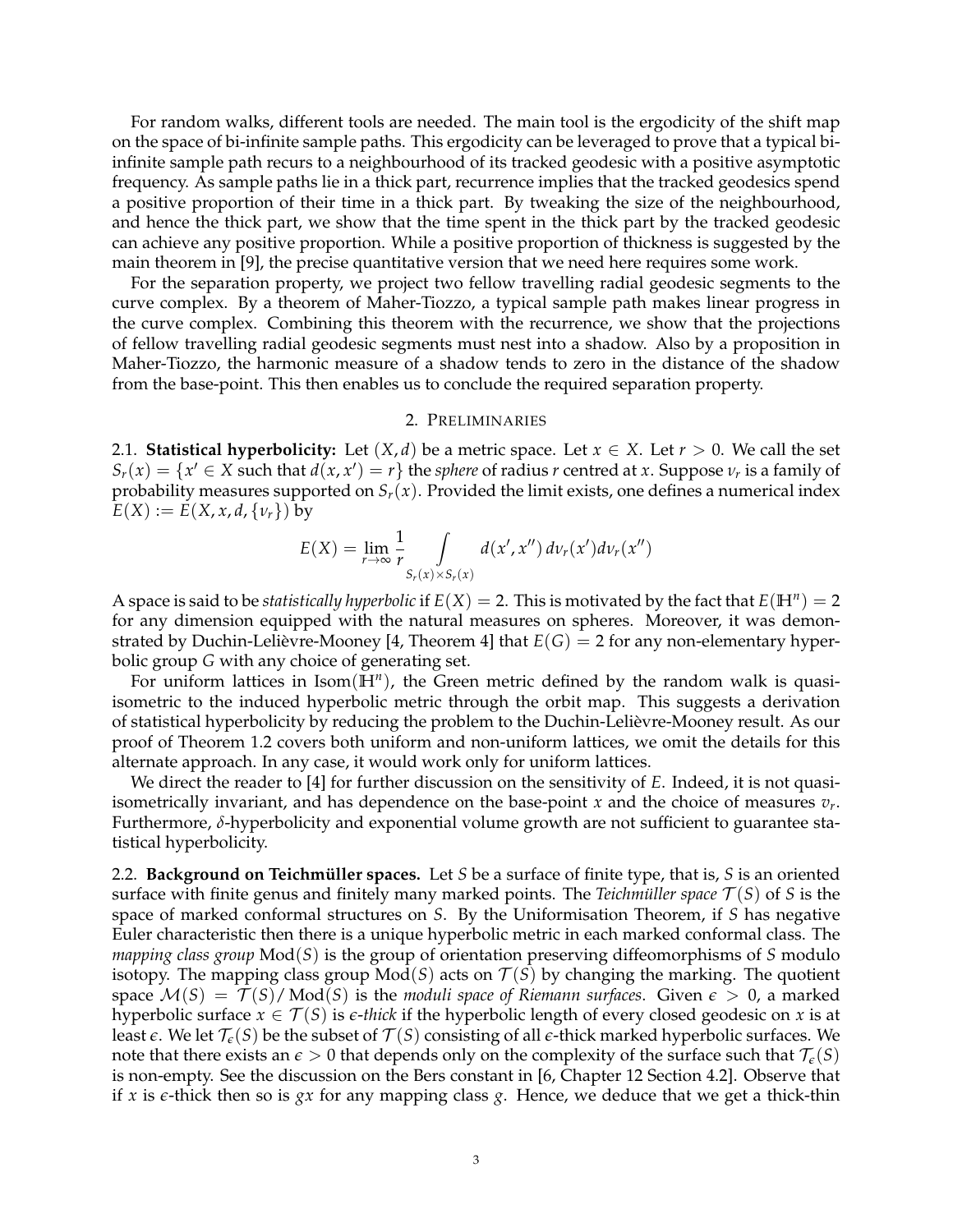decomposition of the moduli space  $\mathcal{M}(S)$ . The Mumford compactness theorem says that for any  $\epsilon > 0$ , the thick part  $\mathcal{M}_{\epsilon}(S)$  is compact.

Given a marked conformal surface  $x$ , let  $Q(x)$  be the set of meromorphic quadratic differentials on *x* with simple poles at and only at the marked points. This gives a bundle Q over  $\mathcal{T}(S)$ . This bundle is stratified by the orders of the zeroes of the quadratic differentials. By contour integration and a choice of square root, each  $q \in \mathcal{Q}(x)$  defines a half-translation structure on *S*. That is, it defines charts to  $\bar{C} = \mathbb{R}^2$  with half-translation transition functions of the form  $z \to \pm z + c$ . It then makes senses to impose the condition that the half-translation surfaces that we consider have unit area. Given a stratum of quadratic differentials, one may fix a basis for the homology of *S* relative to the marked points and zeroes. One can associate a period to each basis element of the homology by integrating a square root of the quadratic differential over a contour representing it. These periods give local co-ordinates on the stratum and can be used to define the Lebesgue measure class on it. The principal stratum is the stratum of quadratic differentials whose zeroes are all simple. The Lebesgue measure class on the principal stratum can be pushed down to define a Lebesgue measure class on the Teichmüller space  $\mathcal{T}(S)$ .

The  $SL(2,\mathbb{R})$ -action on  $\mathbb{R}^2$  preserves the area and also the form of the transition functions. Hence, it descends to an action on Q. The compact part *SO*(2, **R**) acts by rotations and preserves the conformal structure. The diagonal part of the action given by

$$
\left[\begin{array}{cc} e^{t/2} & 0\\ 0 & e^{-t/2} \end{array}\right]
$$

is called the *Teichmüller flow* and we will denote it by  $\phi_t$ . Given a pair *x*, *y* of marked hyperbolic surfaces, Teichmüller's theorem states that there is a unit area quadratic differential  $q$  on  $x$  and a time *t* such that  $\phi_t q$  projects to *y*. The time *t* is called the *Teichmüller distance* between *x* and *y*.

The Teichmüller distance gives a Finsler metric on  $T(S)$  which we will call the *Teichmüller metric* and denote by  $d_{\text{Teich}}$ . The mapping class group acts by isometries and hence the Teichmüller distance descends to  $M$ . Masur-Wolf [15] showed that Teichmüller space with the Teichmüller metric is not a *δ*-hyperbolic space. This adds value to the question of statistical hyperbolicity. Dowdall-Duchin-Masur showed that for measures in the Lebesgue-class,  $\mathcal{T}(S)$  is statistically hyperbolic. See [3, Theorems B, C and D].

2.3. **Random walks on the mapping class group.** Let *G* be a finitely generated group. Let  $\mu$  be a probability measure on *G*. A sample path *w<sup>n</sup>* of length *n* for the *µ*-random walk on *G* is a random product  $w_n = g_1 g_2 \cdots g_n$  where each  $g_i$  is independently sampled by  $\mu$ . The *n*-fold convolution  $\mu^{(n)}$  of  $\mu$  gives the distribution of  $w_n$ . If *G* has an action on a space *X*, one can use the orbit of a base-point to project the random walk onto *X*. We are interested in the limiting behaviour of sample paths as  $n \to \infty$ . For this reason, we will consider the shift on  $G^{\mathbb{N}}$ . It is convenient to consider both forward and backward random walks. The backward random walk is simply the random walk with respect to the reflected measure  $\hat{\mu}$  defined by  $\hat{\mu}(g) = \mu(g^{-1})$ . We then consider bi-infinite sequences as elements of  $G^\mathbb{Z}$  with the shift  $\sigma$  acting as a step of the random walk. For the push-forward  $h$  of the product measure  $\mu^\mathbb{Z}$  on  $G^\mathbb{Z}$  the conditional measure for the shift is given by *μ*. We can separate the forward and backward directions to write *h* as the product  $ν \times ρ$ . We call the measure *ν* the harmonic measure.

By the Nielsen-Thurston classification, a mapping class is finite order, reducible or pseudo-Anosov. A finite order mapping class is an automorphism of some Riemann surface. A reducible mapping class has some power that fixes a multi-curve on the surface. A pseudo-Anosov mapping class *f* has a Teichmüller axis: an *f*-invariant bi-infinite Teichmüller geodesic along which the map translates realising the infimum of  $d_{\text{Teich}}(x, f(x))$  over  $\mathcal{T}(S)$  by this translation. This description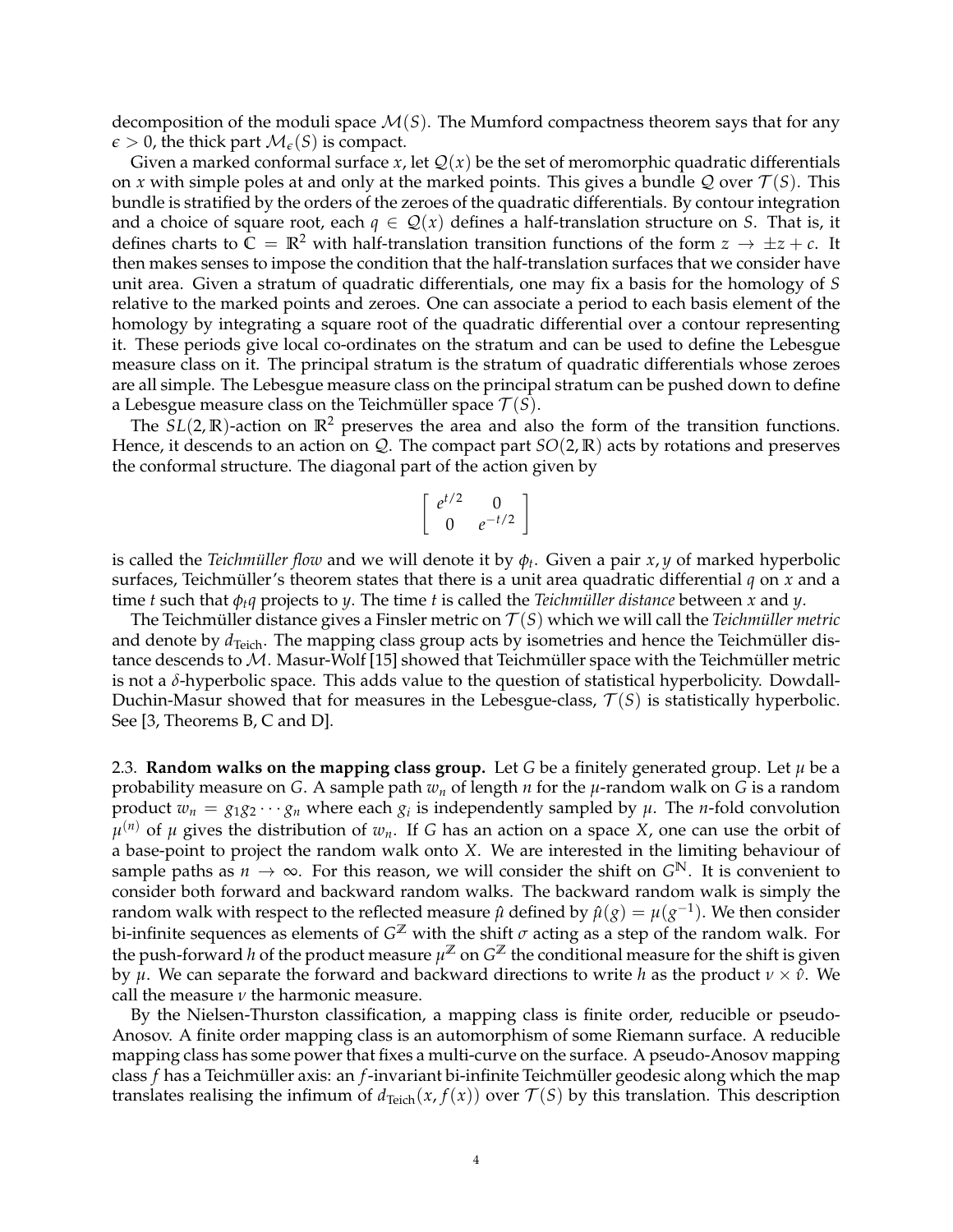of a pseudo-Anosov map implies that the Teichmüller axis is unique and that its vertical and horizontal measured foliations are uniquely ergodic.

A subgroup of Mod(*S*) is non-elementary if it contains a pair of pseudo-Anosov mapping classes with distinct Teichmüller axes. Let  $x \in \mathcal{T}(S)$  be a base-point. Kaimanovich-Masur showed that if the support of a probability distribution  $\mu$  on  $Mod(S)$  generates a non-elementary subgroup then for *h*-almost every sample path  $\omega = (w_n)$  the sequence  $w_n x$  converges to a projective class of a measured foliation on *S*. See [11, Theorem 2.2.4]. Thurston showed that there is a natural way in which the space PMF(*S*) of projective classes of measured foliations serves as a boundary of  $\mathcal{T}(S)$ . So the Kaimanovich-Masur theorem can be rephrased as convergence to the boundary  $\text{PMF}(S)$  for *h-*almost every sample path. In particular, the measure  $\nu$  on  $\text{Mod}(S)^{\mathbb{N}}$  pushes forward to a measure on PMF(*S*). We call this the harmonic measure on PMF(*S*).

The distribution  $\mu$  has *finite first moment* with respect to the Teichmüller metric if

$$
\sum_{g \in \text{Mod}(S)} \mu(g) d_{\text{Teich}}(x, gx) < \infty.
$$

By [12, Theorem 1.2], finite first moment in the curve complex is sufficient for positive linear drift of typical sample paths when projected to the curve complex using the mapping class group action. Since Teichmüller distance is a coarse upper bound for the curve complex distance, finite first  $d_{Teich}$ -moment implies finite first moment in the curve complex. Hence we have positive linear drift of sample paths in the curve complex and consequently in Teichmüller space.

Going back to the work of Kaimanovich-Masur, they showed that if *µ* has finite entropy and finite first logarithmic moment with respect to the Teichmüller metric then the push-forward measure is measurably isomorphic to *ν*. See [11, Theorem 2.3.1]. For this reason, and to keep the notation simple, we denote the measure on PMF(*S*) by *ν* even though we do not need the measurable isomorphism.

2.4.  $\,$  **Statistical hyperbolicity for a harmonic measure.** Let  $\mathcal{Q}^1(x)$  be the set of unit area quadratic differentials for the marked Riemann surface *x*. When  $q \in \mathcal{Q}^1(x)$  has a uniquely ergodic vertical foliation, the Teichmüller ray  $\phi_t q$  converges as  $t \to \infty$  to the projective class of the vertical foliation. Since *ν* is supported on the set of uniquely ergodic foliations, *ν* can be pulled back to a measure on  $Q^{1}(x)$ . This gives us a measure on every sphere  $S_{r}(x)$ . Thus, it makes sense to consider whether  $T(S)$  with the Teichmüller metric is statistically hyperbolic with respect to harmonic measure.

2.5. **Statistical hyperbolicity in Teichmüller space.** Dowdall-Duchin-Masur [3] reduce statistical hyperbolicity of Teichmüller space with the Teichmüller metric for a family of measures  $\{v_r\}$  to the verification of two properties: the thickness property [3, Definition 5.2] and the separation property [3, Definition 6.1]. We will now state these properties and in Section 4, we will give a quick sketch of how these properties imply statistical hyperbolicity. For those unfamiliar with Dowdall-Duchin-Masur, we recommend reading through the sketch immediately after Definitions 2.1 and 2.2.

For a choice of  $\epsilon > 0$  and a geodesic segment  $[x, x'] \subset \mathcal{T}(S)$ , we denote the proportion of time  $[x, x']$  spends in  $\mathcal{T}_{\epsilon}(S)$  by

$$
\operatorname{Thick}_{\epsilon}^{\%}([x,x']) := \frac{|\{0 \leq t \leq d_{\operatorname{Teich}}(x,x') : x'_{s} \in \mathcal{T}_{\epsilon}(S)\}|}{d_{\operatorname{Teich}}(x,x')},
$$

where  $x'_s$  is the point at distance *s* from *x* along  $[x, x']$ .

The thickness property is the following.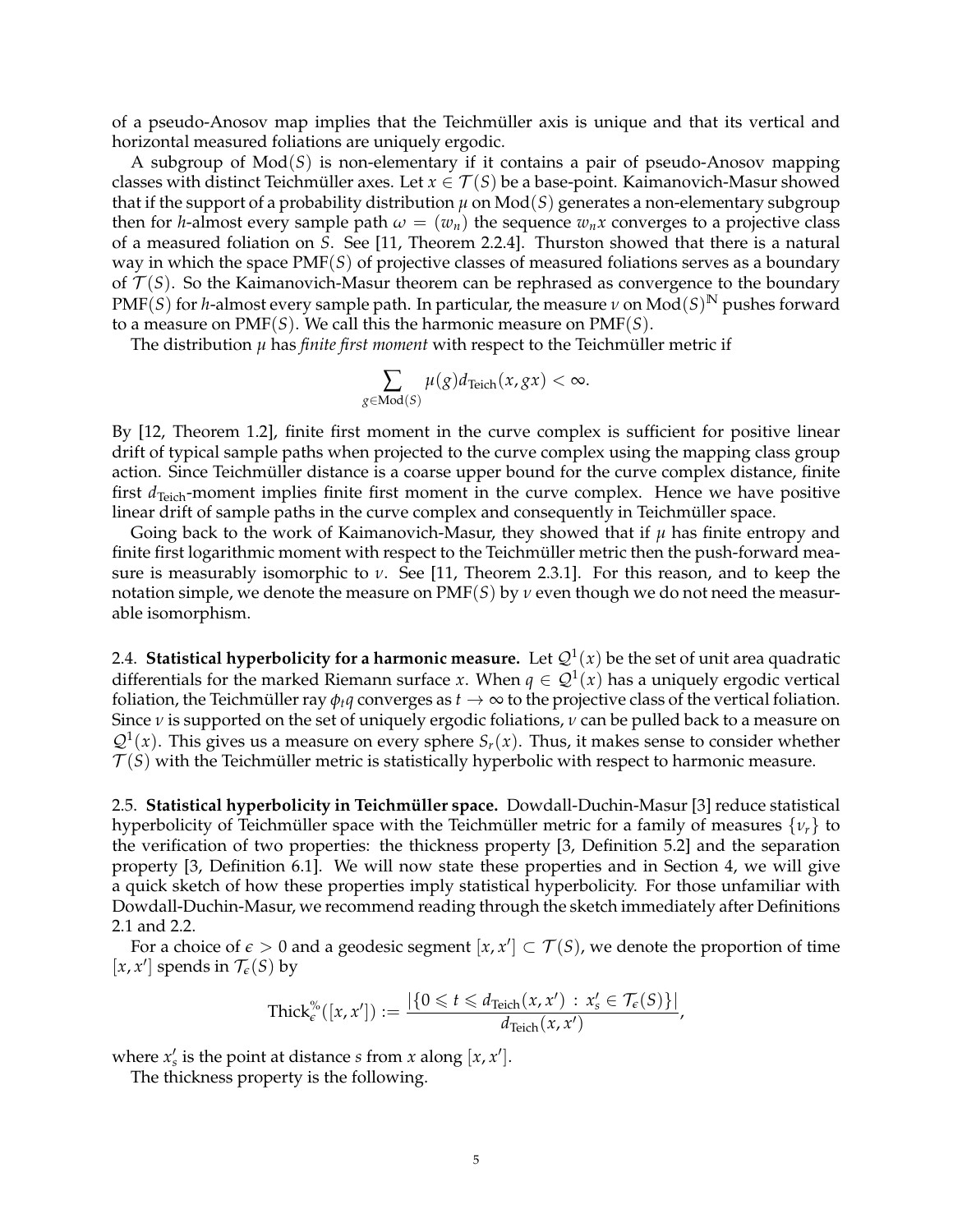**Definition 2.1** (Thickness property). A family of measures  $\{v_r\}$  on spheres in  $\mathcal{T}(S)$  has the thickness *property if for all*  $0 < \theta, \eta < 1$  *there exists an*  $\epsilon > 0$  *such that* 

$$
\lim_{r\to\infty}\frac{\nu_r\left(\left\{x'\in S_r(x)\mid \text{Thick}_\epsilon^{\%}([x,x'_t])\geq \theta \text{ for all } t\in[\eta r,r]\right\}\right)}{\nu_r(S_r(x))}=1,
$$

*for all*  $x \in \mathcal{T}(S)$ *.* 

The separation property is the following.

**Definition 2.2** (Separation property). *A family of measures*  $\{v_r\}$  *on spheres in*  $\mathcal{T}(S)$  *has the separation property if for all*  $M > 0$  *and*  $0 < \eta < 1$ *, we have* 

$$
\lim_{r\to\infty}\frac{\nu_r\times\nu_r(\{(x',x'')\in S_r(x)\times S_r(x)\mid d_{\text{Teich}}(x'_t,x''_t)\geq M \text{ for all }t\in[\eta r,r]\})}{\nu_r\times\nu_r(S_r(x)\times S_r(x))}=1,
$$

*for all*  $x \in \mathcal{T}(S)$ *.* 

In the next section, we derive these properties for a harmonic measure that arises from a random walk on the mapping class group determined by a probability distribution with finite first moment with respect to the Teichmüller metric whose support generates a non-elementary subgroup.

## 3. DERIVATION OF THE THICKNESS AND SEPARATION PROPERTIES

3.1. **Recurrence.** Let *x* be a base-point in Teichmüller space. Let  $\omega$  be a bi-infinite sample path. As a convenient notation, we let  $x_n = w_n x$  for any  $n \in \mathbb{Z}$ . In particular, this means that  $x_0$  is the same as the base-point *x*. For almost every  $\omega$ , the sequences  $x_n$  and  $x_{-n}$  as  $n \to \infty$  converge projectively to distinct uniquely ergodic measured foliations *λ* <sup>+</sup> and *λ* <sup>−</sup> respectively. For such sample paths, let  $\gamma_\omega$  be the bi-infinite Teichmüller geodesic between  $\lambda^+$  and  $\lambda^-$ . As convenient notation, let  $\gamma = \gamma_\omega$  and let  $\gamma_n$  be a point of  $\gamma$  that is closest to  $x_n$ . The diameter of the set of closest points is coarsely bounded above by  $d_{\text{Teich}}(x_n, \gamma_n)$ . As sample paths deviate sub-linearly from their tracked geodesics, the choice of the closest point does not affect our estimates. This will become quantitatively precise subsequently.

Let

$$
\Lambda_R = \{ \omega \text{ such that } d_{\text{Teich}}(x, \gamma_\omega) < R \}
$$

By [11, Lemma 1.4.4], the function  $\omega \to d_{\text{Teich}}(x, \gamma_\omega)$  is measurable. Recall that *h* is our notation for the harmonic measure  $\nu \times \hat{\nu}$  on bi-infinite sample paths. So if *R* is large enough then  $h(\Lambda_R) > 0$ and  $h(\Lambda_R) \to 1$  as  $R \to \infty$ .



FIGURE 1. A sample path  $\omega$  in  $\Lambda_R$ .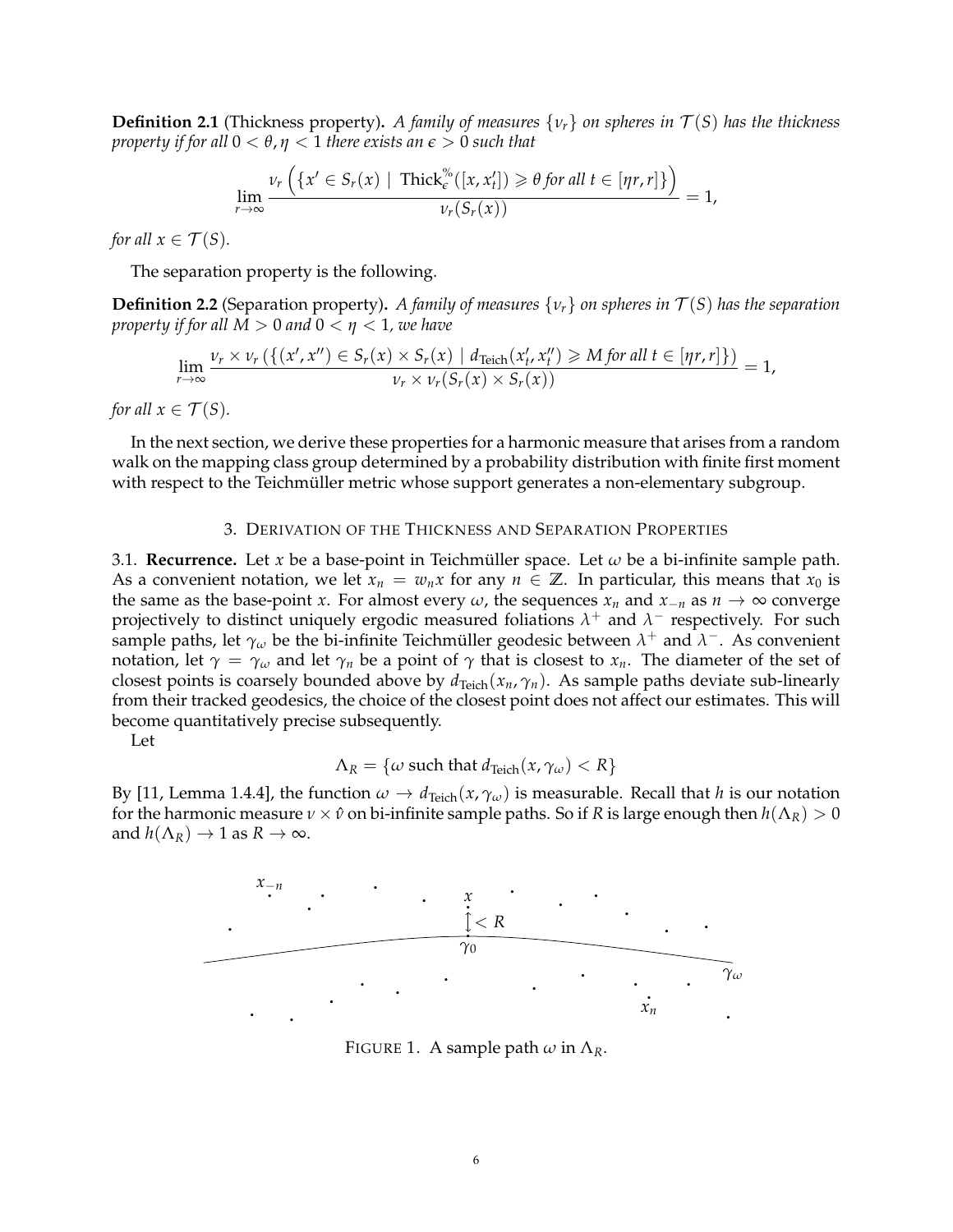An integer *k* will be called an *R-recurrence time* for  $\omega$  if  $\sigma^k\omega \in \Lambda_R$  where recall that  $\sigma$  is the shift map. Suppose  $j < k$  are *R*-recurrence times for  $\omega$  and suppose  $d_{\text{Teich}}(x_j, x_k) = 2d$ . This distance will be bounded by the sum of the length of each step we do, that is,

$$
2d \leqslant \sum_{i=j+1}^k d_{\text{Teich}}(x_{i-1}, x_i) = \sum_{i=j+1}^k d_{\text{Teich}}(x, g_i x).
$$

We let  $[\gamma_j,\gamma_k]$  be the segment of  $\gamma_\omega$  connecting  $\gamma_j$  and  $\gamma_k$ . We note that

$$
Length[\gamma_j, \gamma_k] \leq 2R + 2d.
$$

If  $2d \leqslant 2R$ , then

$$
[\gamma_j, \gamma_k] \subset B(x_j, 3R) \cup B(x_k, 3R).
$$

So suppose 2 $d > 2R$ . We consider the sub-segments of  $[\gamma_j,\gamma_k]$  that might be outside of the union *B*(*x*<sub>*j*</sub>, 3*R*) ∪ *B*(*x*<sub>*k*</sub>, 3*R*). We denote the union of these sub-segments by *C*<sub>*j*,*k*</sub> and let *L*(*j*, *k*) to be the sum of their lengths.

Let  $0 < \rho < p < 1$ . We choose *R* large enough such that  $h(\Lambda_R) \geq p$ . Let  $n \in \mathbb{N}$  and set

$$
E_n^{(1)} = \left\{ \omega \text{ such that } \frac{1}{m} \sum_{0 \le k \le m} \chi_{\Lambda_R}(\sigma^k \omega) < p - \rho \text{ for some } m \ge n \right\}
$$

where  $\chi$  is the indicator function. By ergodicity of the shift map  $\sigma$  it follows that  $h(E_n^{(1)}) \to 0$  as *n* → ∞.

Suppose  $\omega$  is in the complement of  $E_n^{(1)}$ . Then the number of times  $i \in \{0, \cdots, n\}$  such that  $\sigma^i\omega\notin\Lambda_R$  is at most  $(1+\rho-p)n$ . Let  $j_{\min}$  and  $j_{\max}$  be the smallest and largest *R*-recurrence times in  $\{0, \ldots, n\}$ . Then we note that

$$
j_{\min} \leq (1+\rho-p)n
$$
 and  $j_{\max} \geq n-(1+\rho-p)n$ .

By bounding with steps, we get the estimate

$$
d_{\text{Teich}}(x, x_{j_{\min}}) \leq \sum_{i=1}^{j_{\min}} d_{\text{Teich}}(x, g_i x).
$$

We will separate the sum into two sums. The first will contain terms  $d_{Teich}(x, g_i x)$  for which  $d_{Teich}(x, g_i x) \le D$  and the second will contain the rest of the terms. For convenience of notation, we let *B* be the set of bi-infinite sample paths  $\omega$  whose first step  $g_1$  satisfies  $d_{\text{Teich}}(x, g_1 x) \le D$ . The set *B* depends on the choice of *D* but we will suppress this from the notation for the moment and point it out when required later. With this notation, the sum above becomes

$$
d_{\text{Teich}}(x, x_{j_{\min}}) \leqslant \sum_{i=1}^{j_{\min}} d_{\text{Teich}}(x, g_i x) \chi_B(\sigma^i(\omega)) + \sum_{i=1}^{j_{\min}} d_{\text{Teich}}(x, g_i x) \chi_{\Omega \setminus B}(\sigma^i(\omega)),
$$

We can bound the first sum by  $\sum_{i=1}^{j_{\text{min}}} D \leqslant (1+\rho-p)Dn$ , and the second one by

$$
\sum_{i=1}^n d_{\text{Teich}}(x, g_i x) \chi_{\Omega \setminus B}(\sigma^i(\omega)).
$$

We denote each of the terms of the sum above as  $b_i^D$ , that is  $b_i^D(\omega) = d_{\text{Teich}}(x, g_i x) \chi_{\Omega \setminus B}(\sigma^i(\omega)).$ The random variables  $b_i^D$  are all independent and identically distributed. Furthermore,  $b_i^D(\omega) \leq$  $d_{Teich}(x, g_i x)$ , which, since the measure has finite first  $d_{Teich}$ -moment, is integrable. By the strong law of large numbers, the sum above when divided by  $n$  converges almost surely to  $\mathbb{E}[b_i^D].$  Let  $C$ denote this expectation.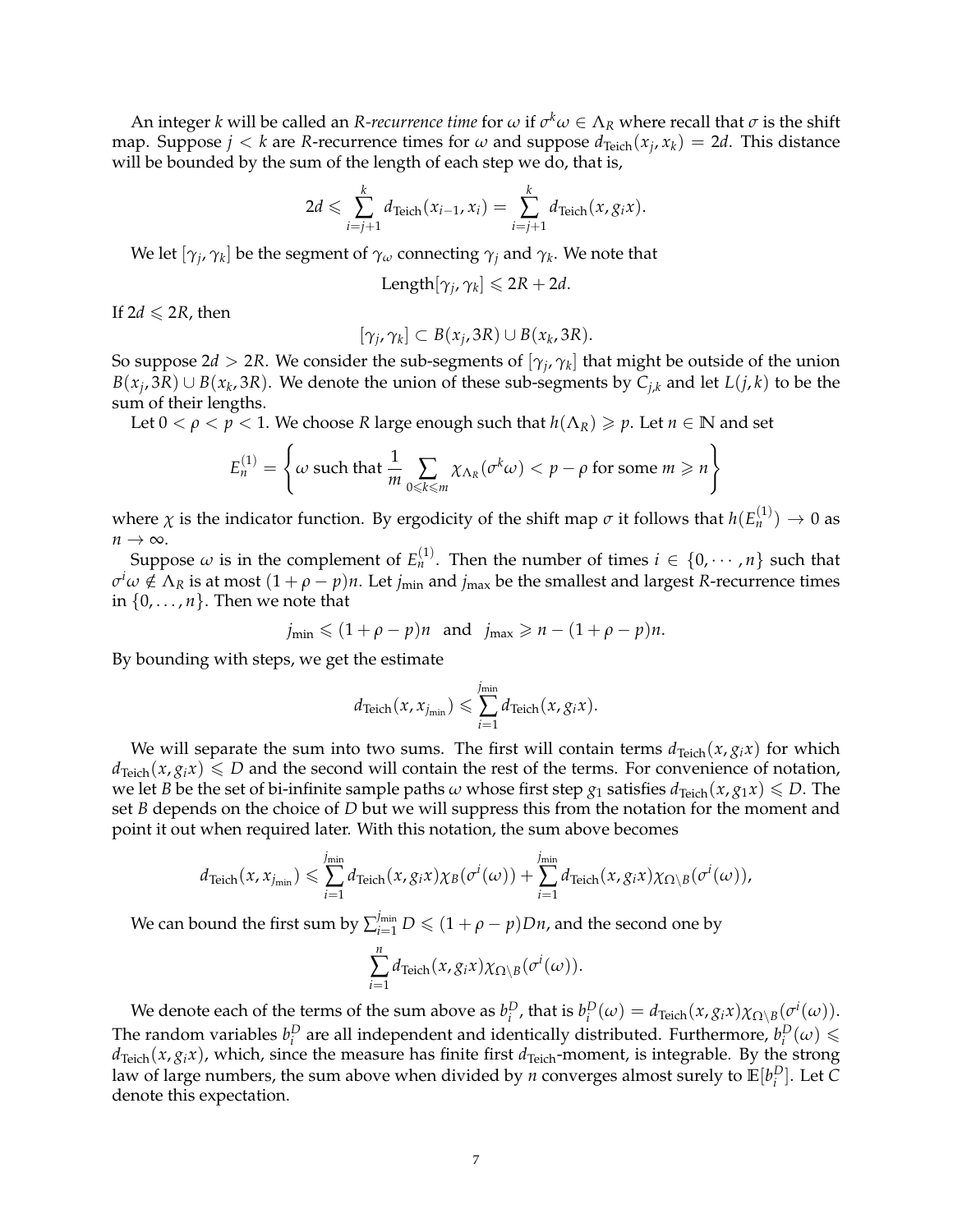We conclude that the sets

$$
E_n^{(2)} = \left\{ \omega \text{ such that } \frac{1}{m} \sum_{i=0}^m b_i^D(\omega) > C + c \text{ for some } m \ge n \right\}
$$

satisfy  $h(E_n^{(2)}) \to 0$  as  $n \to \infty$  for all  $c > 0.$ 

As *D* tends to infinity, the random variable  $b_i^D$  converges to zero point-wise. By the dominated convergence theorem where we are dominating by  $d_{Teich}(x, gx)$ , we get that if *D* is large enough, then the expectation *C* is small.

Assume  $\omega$  is in the complement of both  $E_n^{(1)}$  and  $E_n^{(2)}$ . Then,

$$
d_{\text{Teich}}(x, x_{j_{\min}}) \leqslant ((1+\rho-p)D+C+c)n,
$$

and, by the same reasoning,

$$
d_{\text{Teich}}(x_{j_{\max}}, x_n) \leqslant ((1+\rho-p)D+C+c)n.
$$

This implies

$$
d_{\text{Teich}}(\gamma_0, \gamma_{j_{\text{min}}}) \leqslant ((1+\rho-p)D+C+c)n+2R
$$

and

$$
d_{\text{Teich}}(\gamma_{j_{\text{max}}}, \gamma_n) \leqslant ((1+\rho-p)D+C+c)n+2R.
$$

We will now estimate from above the time that the segment  $[\gamma_{j_{\min}}, \gamma_{j_{\max}}]$  spends outside the neighbourhood of points along the sample path. A pair *j* < *k* of recurrence times is *consecutive* if every *J* satisfying  $j < J < k$  is not a recurrence time.

If  $k = j + 1$ , the set  $C_{j,j+1}$  will be non empty only if  $d_{Teich}(x_j, x_{j+1}) \ge 2R$ . In that case, if we choose *D* smaller than *R*, then  $L(j, j + 1) \leq b_{j+1}^D$ .

If  $k > j + 1$ , we have  $k - j - 1$  steps taken outside the *R*-neighbourhood of the geodesic. We can split these steps depending on whether they are in *B* or not. Recall that since we are outside the exceptional set  $E_n^{(1)}$ , we know that the total number of non-recurrence times is bounded above by  $(1 + \rho - p)n$ . In the estimate for the sum of  $L(j,k)$ , we note that each non-recurrence time contributes to at most two terms in the sum. We deduce that

$$
\sum_{\substack{j < k \\ \text{consecutive}}} L(j,k) \leqslant \sum_{\substack{j+1=k \\ \text{consecutive}}} b_{j+1}^D + \sum_{\substack{j+1 < k \\ \text{consecutive}}} \sum_{i=j+1}^k \left( b_i^D + d_{\text{Teich}}(x, g_i x) \chi_B(\sigma^i(\omega)) \right)
$$
\n
$$
\leqslant \sum_{i=1}^n b_i^D + 2(1 + \rho - p)nD
$$
\n
$$
\leqslant (2(1 + \rho - p)D + C + c)n.
$$

3.2. **Linear progress.** The Teichmüller metric is sub-additive along sample paths. By Kingman's sub-additive ergodic theorem, there exists a constant  $A \geq 0$  such that for almost every sample path *ω* we have

$$
\lim_{n\to\infty}\frac{d_{\text{Teich}}(x_0,x_n)}{n}=A.
$$

By [12, Theorem 1.2],  $A > 0$ .

Let  $0 < a < 1$  be a constant smaller than A. Let  $n \in \mathbb{N}$ . Consider the set of sample paths

$$
\Omega_n^{(3)} = \{ \omega \text{ such that } (A - a)m < d_{\text{Teich}}(x_0, x_m) < (A + a)m \text{ for all } m \geq n \} \, .
$$

Let  $E_n^{(3)}$  be the complement  $\Omega \setminus \Omega_n^{(3)}.$  It follows that  $h(E_n^{(3)}) \to 0$  as  $n \to \infty.$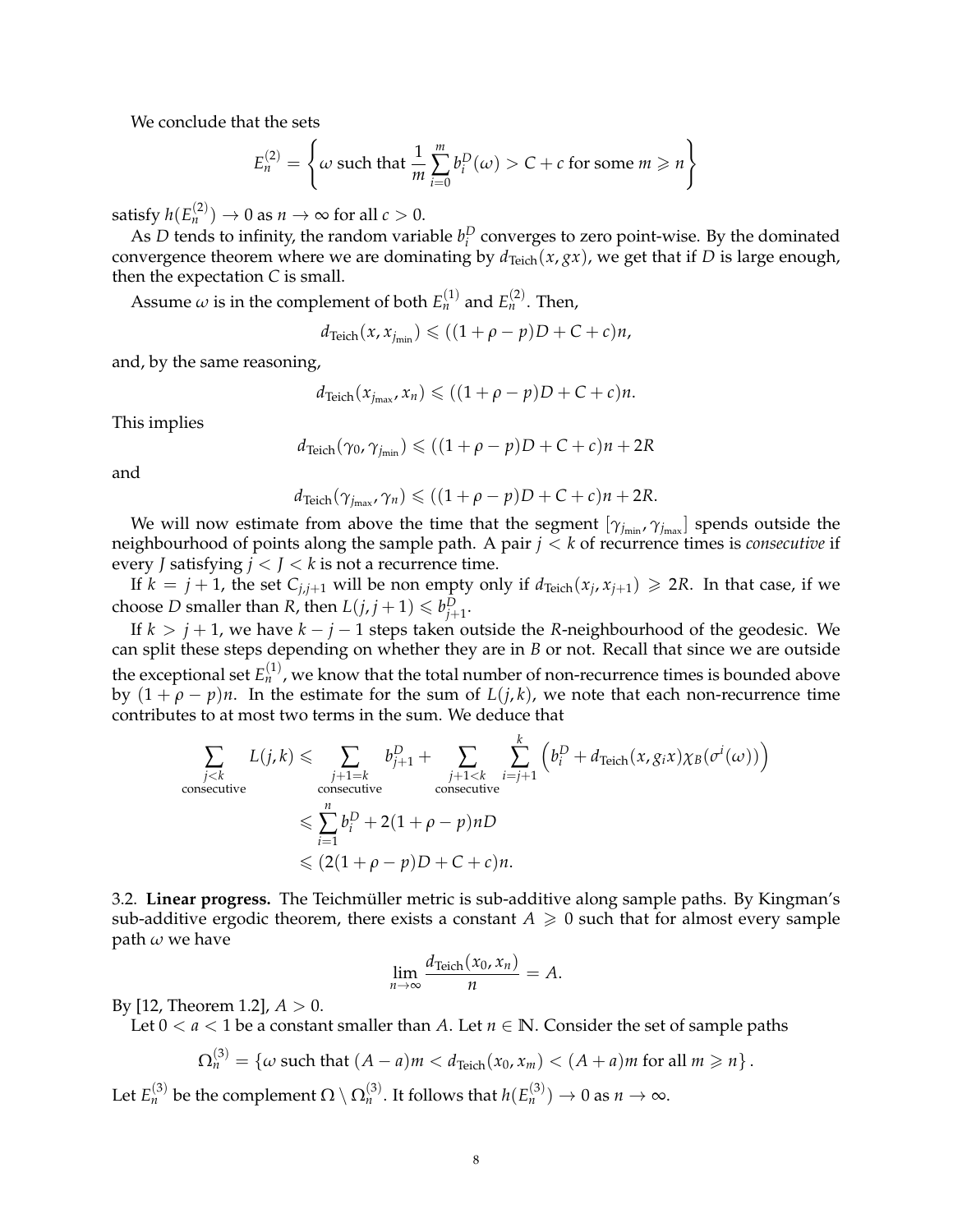# 3.3. **Thickness along tracked geodesics.** Let  $0 < \theta' < 1$ .

We parameterise the tracked geodesic  $\gamma = \gamma_\omega$  by unit speed such that at time zero we are at  $\gamma_0$ , a closest point to  $x_0 = x$ , and  $\gamma(t) \to \lambda^+$  as  $t \to \infty$ .

Let  $\Lambda(r, \theta', \epsilon')$  be the set of sample paths  $\omega$  such that for all  $s > r$  we have

$$
\text{Thick}_{\epsilon'}^{\%}[\gamma(0), \gamma(s)] \geq \theta'
$$

.

**Proposition 3.1.** *Given*  $0 < \theta' < 1$  *there exists an*  $\epsilon' > 0$  *such that* 

$$
\lim_{r \to \infty} h(\Lambda(r, \theta', \epsilon')) = 1.
$$

*Proof.* Given  $R > 0$  there exists  $\epsilon(R) > 0$  such that  $B(x_0, 3R) \subset \mathcal{T}_{\epsilon(R)}(S)$ . By equivariance,  $B(x_n, 3R) \subset \mathcal{T}_{\epsilon(R)}(S)$  for all  $n \in \mathbb{Z}$ .

Suppose that  $\omega$  is in the complement of  $E_n^{(1)} \cup E_n^{(2)}$ . We first prove the proposition along the discrete set of times  $\gamma_n$  along  $\gamma_\omega$ . By the triangle inequality

$$
d_{\text{Teich}}(\gamma_0, \gamma_n) \geq d_{\text{Teich}}(x_0, x_n) - d_{\text{Teich}}(x_0, \gamma_0) - d_{\text{Teich}}(x_n, \gamma_n).
$$

Since  $\gamma_0$  is the closest point in  $\gamma_\omega$  to  $x_0$ 

$$
d_{\text{Teich}}(x_0, \gamma_0) \leq d_{\text{Teich}}(x_0, x_{j_{\min}}) + R \leq ( (1 + \rho - p)D + C + c)n + R.
$$

Similarly

$$
d_{\text{Teich}}(x_n, \gamma_n) \leq d_{\text{Teich}}(x_n, x_{j_{\text{max}}}) + R \leq ( (1 + \rho - p)D + C + c)n + R.
$$

So we get

$$
d_{\text{Teich}}(\gamma_0, \gamma_n) \geq d_{\text{Teich}}(x_0, x_n) - 2((1+\rho-p)D + C + c)n - 2R.
$$

Further assume that  $\omega$  is also in the complement of  $E_n^{(3)}$ . We deduce from the above estimates that

(1) 
$$
d_{\text{Teich}}(\gamma_0, \gamma_n) \geq (A - a)n - 2((1 + \rho - p)D + C + c)n - 2R.
$$

We note that the points in the segment  $[\gamma_0, \gamma_n]$  that are not in  $\mathcal{T}_{\epsilon(R)}(S)$  are in the union of the sets  $[\gamma_0,\gamma_{j_{\min}}]$ ,  $[\gamma_{j_{\max}},\gamma_n]$  and the sets  $C_{j,k}$  for all consecutive recurrence pairs  $j < k.$  The individual upper bounds on the lengths of each set in the union gives us the bound on the thick proportion for a choice of  $\epsilon' \leq \epsilon(R)$ 

(2) 
$$
1 - \text{Thick}_{\epsilon'}^{\%}[\gamma_0, \gamma_n] \leq \frac{4((1+\rho-p)D+C+c)}{(A-a)-2((1+\rho-p)D+C+c)-2R/n}.
$$

Now we make explicit choices as follows.

- Note that as  $R \to \infty$ , the proportion  $p \to 1$  and hence  $\min\{(1-p)^{-1/2}, R\} \to \infty$ .
- Recall that if we tend  $D \to \infty$  then  $C \to 0$ .
- So if we set  $D = \min\{(1-p)^{-1/2}, R\}$  then we can pass to R large enough so that *C* is small enough.
- Furthermore, note that  $D(1 p) \le (1 p)^{1/2}$  which can also be made small with *R* large enough.
- Recall also that *ρ*, *c* and *a* can be chosen at the outset and set to be small enough.

These choices imply that by choosing *R* large enough we may arrange that the numerator and the second term in the denominator in (2) are small. Once *R* has been fixed the third term in the denominator goes to zero as  $n \to \infty$ . In conclusion, by choosing *R* large enough we may arrange the right hand side of (2) to be smaller than  $1 - \theta'$ .

Now we conclude the proposition as the time  $s \to \infty$  along  $\gamma_\omega$ . By an argument identical to the derivation of (1), we get the upper bound

$$
d_{\text{Teich}}(\gamma_0, \gamma_n) \leq (A+a)n + 2((1+\rho-p)D+C+c)n + 2R.
$$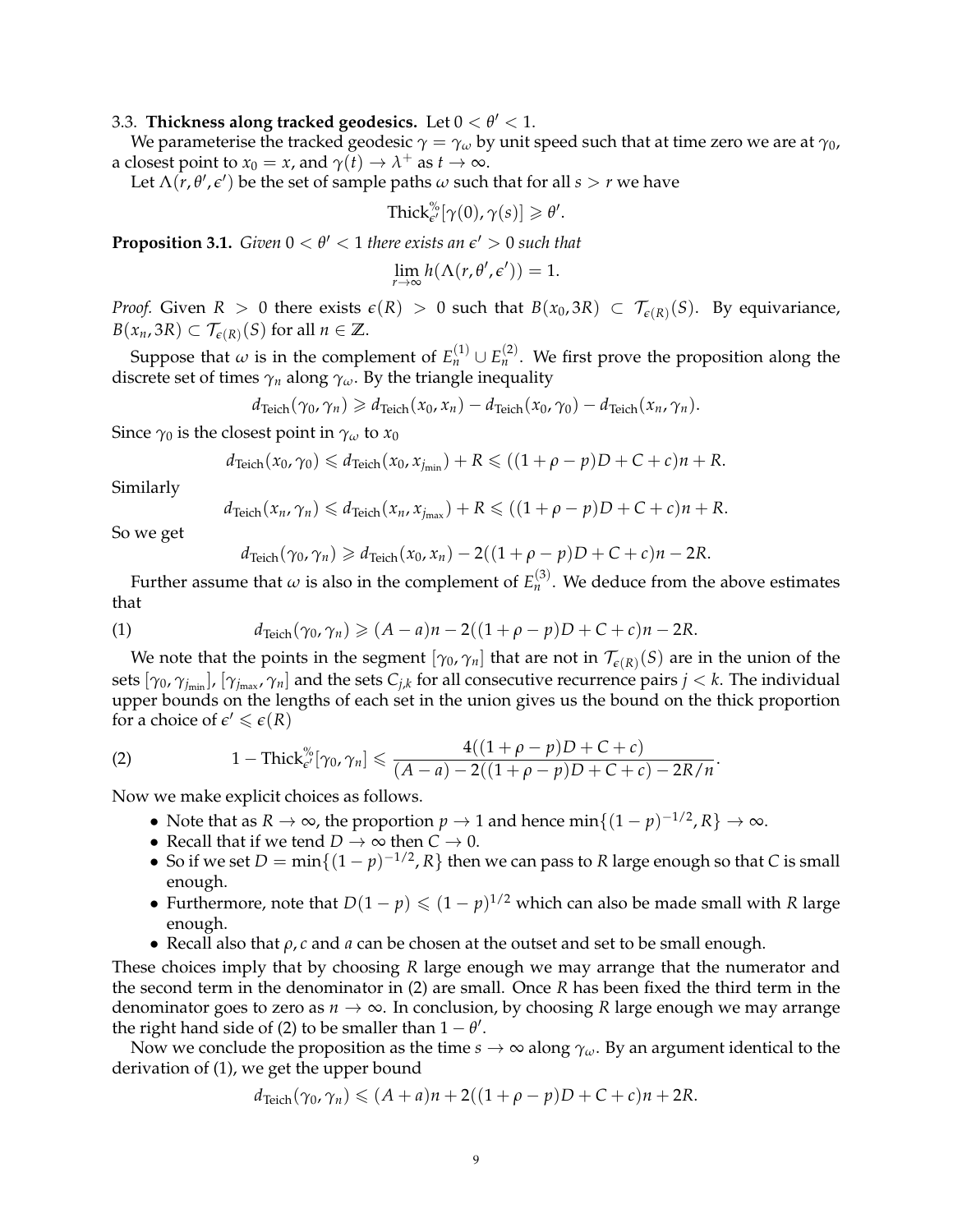Given a time  $s > 0$ , we may choose *n* to satisfy

$$
(A-a)n-2((1+\rho-p)D+C+c)n-2R < s < (A+a)n+2((1+\rho-p)D+C+c)n+2R.
$$

When *s* is large enough, such a choice always exists. Since we are only interested in the limit as  $s \to \infty$ , we may make this choice. Further tweaking *R* and hence *p* and also tweaking  $\rho$ , *c* and *a* we may arrange that the ratio of the upper bound to the lower bound in the above inequality is as close to one as we want. This implies that as  $s \to \infty$  the thick proportion of  $[\gamma_0, \gamma(s)]$  is the same as the thick proportion of  $[\gamma_0, \gamma_n]$ .

Finally, we note that the set of exceptions is the union  $E_n^{(1)} \cup E_n^{(2)} \cup E_n^{(3)}$  whose measure tends to zero as  $n \to \infty$ . In particular, this implies  $h(\Lambda(r, \theta', \epsilon')) \to 1$  as  $r \to \infty$ , and we are done.

As a direct consequence of Proposition 3.1, we get the following conclusion.

**Proposition 3.2.** Let  $0 < \theta' < 1$ . Then there exists an  $\epsilon' > 0$  such that for almost every bi-infinite sample *path*  $\omega$  *there exists*  $t_{\omega}$  *such that for all*  $t > t_{\omega}$ 

$$
\text{Thick}_{\epsilon'}^{\%}[\gamma(0), \gamma(t)] \geq \theta'.
$$

3.4. **Thickness along rays.** Now let *y* be some other base-point in  $\mathcal{T}(S)$  possibly distinct from the base-point  $x_0$  for the random walk. Masur proved that Teichmüller rays with the same vertical foliation are asymptotic if the foliation is uniquely ergodic. See [14, Theorem 2]. We now use this result to transfer the thickness estimates from tracked geodesics to corresponding rays from *y*. Suppose that  $\omega$  is a typical bi-infinite sample path with the tracked geodesic  $\gamma_\omega$ . Let  $\lambda^+_\omega$  be the projective measured foliation that *γ<sup>ω</sup>* converges to in the forward direction. Let *ξ<sup>ω</sup>* be the geodesic *ray* from *y* that converges to  $λ_w^+$ . We may parameterise  $ξ_w$  with unit speed so that  $ξ_w(0) = y$  and  $\xi_{\omega}(t) \rightarrow \tilde{\lambda}_{\omega}^{+}$  as  $t \rightarrow \infty$ .

**Proposition 3.3.** Let  $0 < \theta < 1$ . Then there exists  $\epsilon > 0$  such that for almost every bi-infinite sample *path*  $\omega$  *there is a time*  $T_{\omega} > 0$  *such that* 

$$
\text{Thick}_{\epsilon}^{\%}[\xi_{\omega}(0), \xi_{\omega}(t)] \geq \theta
$$

*for all*  $t \geqslant T_\omega$ *.* 

*Proof.* By [11, Theorem 2.2.4], for almost every  $\omega$  the foliation  $\lambda^{\pm}_{\omega}$  is uniquely ergodic. By Masur's theorem, there is a time  $s > 0$  that depends only on  $d_{Teich}(\gamma_\omega, y)$  such that for all  $t \geq s$  we have  $d_{\text{Teich}}(\xi_\omega(t), \gamma_\omega)$  < 1/2. We may choose  $\epsilon \leq \epsilon'$  such that the 1-neighbourhood of  $\mathcal{T}_{\epsilon'}(S)$  is contained in  $\mathcal{T}_{\epsilon}(S)$ . This means after the time *s* along  $\xi_{\omega}$  any  $\epsilon'$ -thick segment of  $\gamma_{\omega}$  gives an  $\epsilon$ -thick segment of  $\zeta_\omega$  of at least the same length. We now set  $\theta' > \theta$  and use Proposition 3.2. Let  $t > s$ . The total length of  $\epsilon'$ -thick segments of  $\gamma_\omega$  that are inside a 1-neighbourhood of  $[\xi_\omega(s), \xi_\omega(t)]$  is at least  $\theta' t - s - d_{Teich}(\gamma(0), y)$ . If *t* is large enough then  $\theta' t - s - d_{Teich}(\gamma(0), y) > \theta t$ , and we are done.  $\Box$ 

As an immediate corollary, we get

**Corollary 3.4.** *The measures ν<sup>r</sup> on spheres arising from the harmonic measure satisfy the thickness property 2.1.*

3.5. **Separation properties.** To prove the separation properties, we project to the complex of curves. Under this projection, Teichmüller geodesics give unparameterised quasi-geodesics and thick segments make coarse linear progress. If a pair of Teichmüller rays with good thickness properties up to a distance *r* are not well-separated then their projections to the curve complex fellow travel. Hence, the endpoints of their projections lie in some shadow and this shadow is pushed further and further out as  $r \to \infty$ . So roughly speaking, we may conclude the separation properties from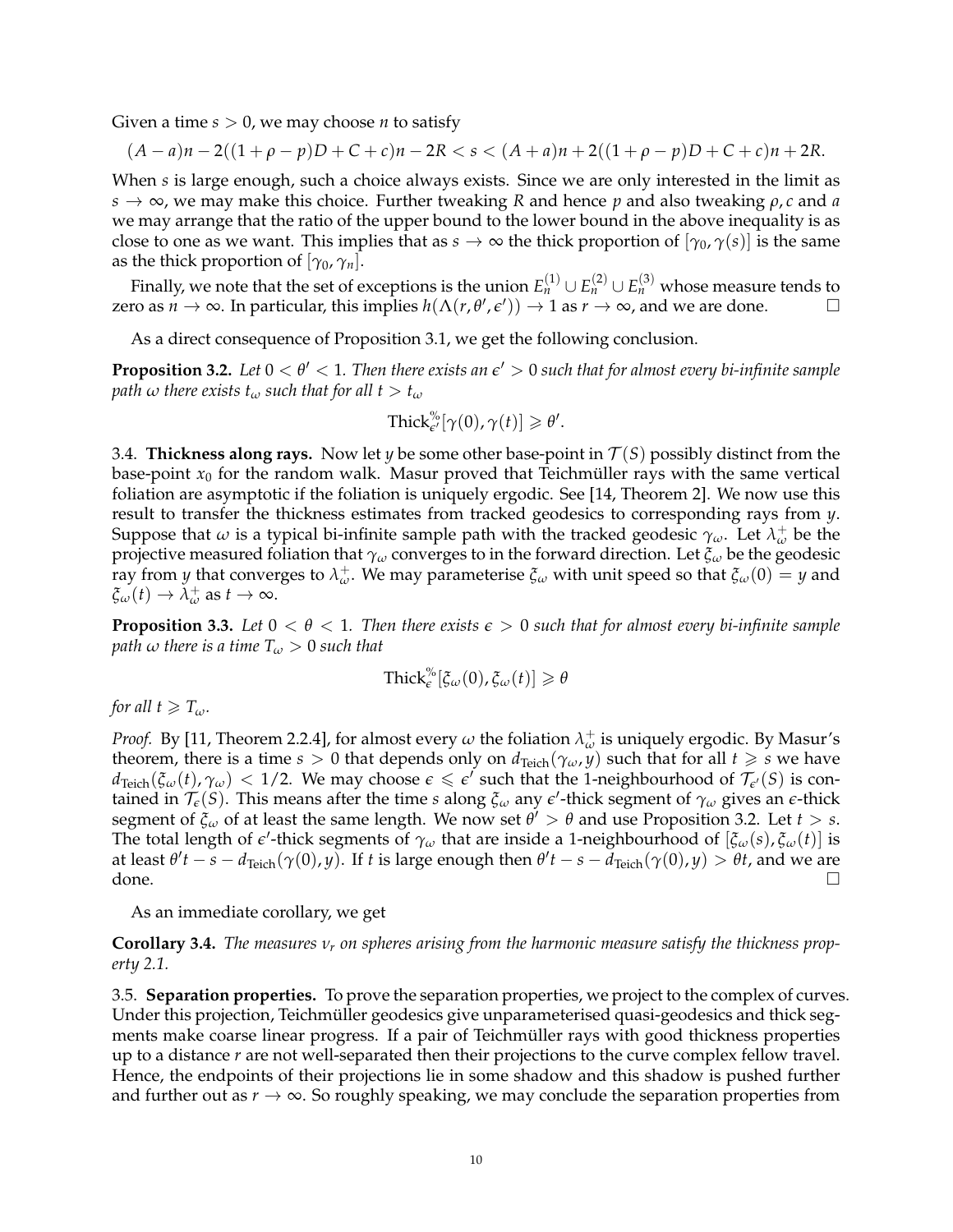knowing that the harmonic measure of these shadows goes to zero. We now give the details of the argument.

The complex of curves  $C(S)$  is a graph whose vertices are isotopy classes of essential simple closed curves on *S*. Two vertices *α* and *β* have an edge between them if *α* and *β* have representatives that are disjoint. The curve complex  $C(S)$  is a locally infinite graph with infinite diameter. Masur-Minsky showed that C(*S*) is in fact *δ*-hyperbolic. See [16, Theorem 1.1]. Recall that the Gromov product on C(*S*) is defined as follows: given a base-point *x* and two points *y*, *z* in the space, the Gromov product of *y* and *z* based at *x* is defined as

$$
(y,z)_x = \frac{1}{2} \left( d_{\mathcal{C}}(x,y) + d_{\mathcal{C}}(x,z) - d_{\mathcal{C}}(y,z) \right)
$$

where  $d_{\mathcal{C}}$  denotes the distance in the curve complex. Let  $\partial \mathcal{C}(S)$  be the Gromov boundary of  $\mathcal{C}(S)$ . Given a number  $\tau > 0$ , the shadow of *y* from *x* with distance parameter  $d_{\mathcal{C}}(x, y) - \tau$  is defined as

$$
Shad_x(y,\tau) = \{ z \in C(S) \cup \partial C(S) \text{ such that } (y,z)_x \geq d_C(x,y) - \tau \}.
$$

There are different definitions of shadows in the literature and the one we use here is from Maher-Tiozzo. See [12, Page 197].

To every marked hyperbolic surface  $x \in \mathcal{T}(S)$ , one can consider a systole on *x*, that is, a shortest closed hyperbolic geodesic on *x*. A systole is always a simple closed curve and hence can be thought of as a vertex in the curve complex  $C(S)$ . This defines a coarse projection sys :  $\mathcal{T}(S) \rightarrow$  $C(S)$  from Teichmüller space to the curve complex. By [16, Theorems 2.3 and 2.6], the projection sys( $\gamma$ ) of a Teichmüller geodesic  $\gamma$  is an unparameterised quasi-geodesic in  $\mathcal{C}(S)$  with uniform constants that depend only on the surface.

Let *M* > 0. Suppose *ξ<sup>ω</sup>* and *ξ<sup>η</sup>* are geodesic rays from *y* chosen with respect to the harmonic measure, where  $\omega$  and  $\eta$  are the associated bi-infinite sample paths. Let  $T_{\omega}$  and  $T_{\eta}$  be the thresholds given by Proposition 3.3 for *ω* and *η*, respectively. Pick *T* larger than *T<sup>ω</sup>* and *Tη*. Suppose that  $d_{Teich}(\xi_\omega(T), \xi_\eta(T)) < M$ . Since the projection by systoles is coarsely Lipschitz, we may continue  $\text{to assume } d_{\mathcal{C}}(\text{sys}(\xi_{\omega}(T)), \text{sys}(\xi_{\eta}(T))) < M.$ 

We consider the projections  $sys([y, \xi_\omega(T)])$  and  $sys([y, \xi_\eta(T)])$ . Since  $\xi_\omega$  and  $\xi_\eta$  spend at least  $\theta$ proportion of their time in the thick part their projections to  $C(S)$  make linear progress, that is there exists a constant  $\kappa > 0$  such that  $d_{\mathcal{C}}(\text{sys}(y), \text{sys}(\xi_{\omega}(T))) \geq \kappa T$  and  $d_{\mathcal{C}}(\text{sys}(y), \text{sys}(\xi_{\eta}(T))) \geq \kappa T$ .

Denote by  $\lambda^+_\eta$  the limiting point of sys( $\xi_\eta$ ). By hyperbolicity of  $\mathcal{C}(S)$  there is a constant  $r > 0$ such that the Gromov product between  $\lambda_{\eta}^+$  and  $sys(\xi_\omega(T))$  satisfies

$$
(\mathop{\rm sys}\nolimits(\xi_\omega(T)),\lambda_\eta^+)_{\mathop{\rm sys}\nolimits(y)} \geqslant d_{\mathcal{C}}(\mathop{\rm sys}\nolimits(y),\mathop{\rm sys}\nolimits(\xi_\omega(T)))-M-r.
$$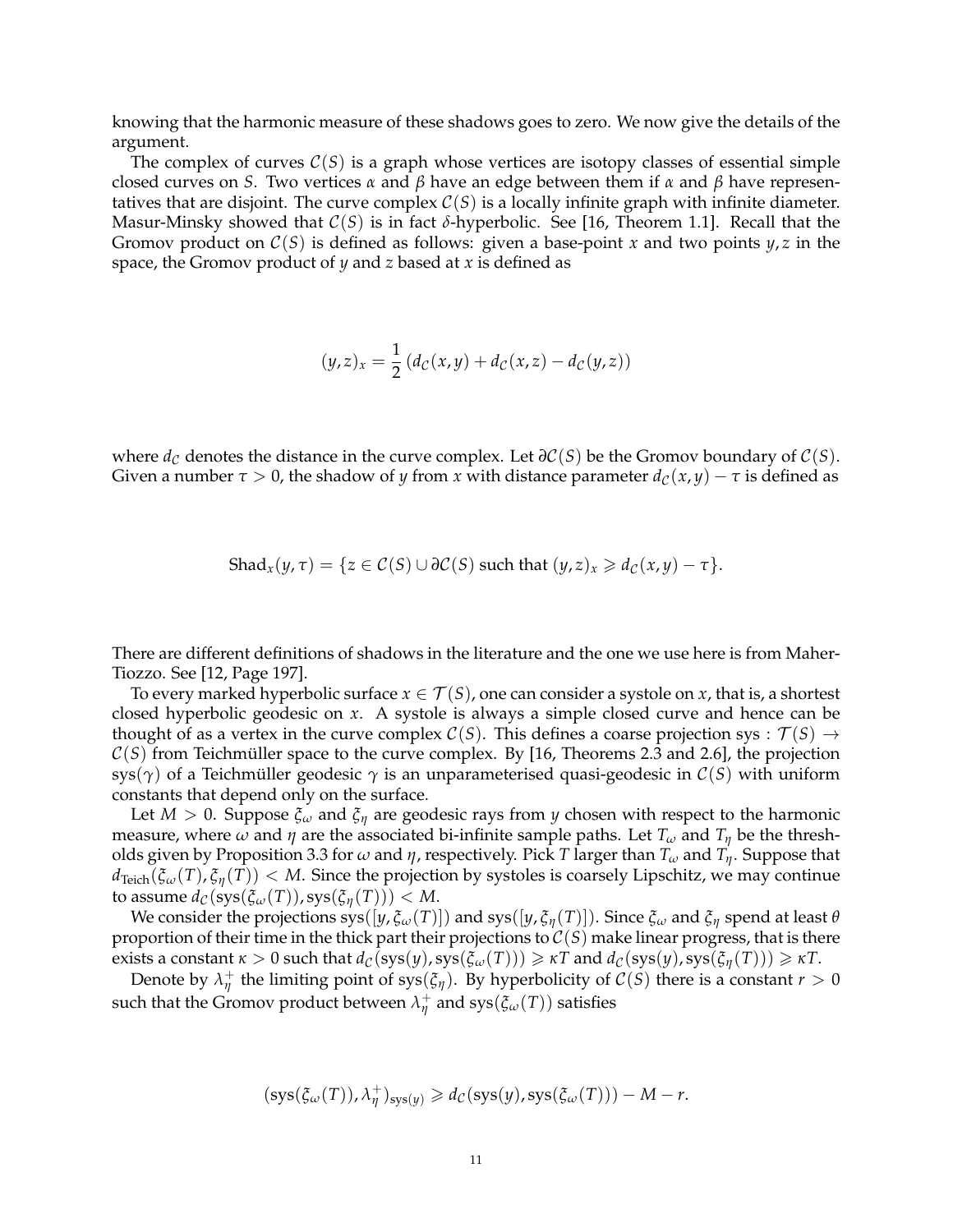

FIGURE 2. The Gromov product  $(sys(\xi_{\omega}(T)), \lambda_{\eta}^+)_{sys(x)}$  in  $C(S)$ , up to an additive constant.

In order to estimate harmonic measures, we will now pass to  $sys(x)$  as the base-point for Gromov products. By the triangle inequality

$$
d_{\mathcal{C}}(\mathsf{sys}(x),\mathsf{sys}(\xi_{\omega}(T))) \geq d_{\mathcal{C}}(\mathsf{sys}(y),\mathsf{sys}(\xi_{\omega}(T))) - d_{\mathcal{C}}(\mathsf{sys}(x),\mathsf{sys}(y)).
$$

Note that  $d_{\mathcal{C}}(sys(x), sys(\xi_{\omega}(T)))$  goes to infinity as  $d_{\mathcal{C}}(sys(y), sys(\xi_{\omega}(T)))$  does. We have

(sys(*ξω*(*T*), *λ* +  $\frac{1}{\eta}$ )<sub>sys(*x*)</sub>  $\geq d_{\mathcal{C}}(\mathrm{sys}(x), \mathrm{sys}(\xi_{\omega}(T))) - r'$ ,

where  $r' = M + r + 2d_c(sys(x), sys(y))$ . Then  $\lambda^+_{\eta}$  is contained in Shad<sub>sys(*x*)</sub>(sys( $\xi_{\omega}(T)$ ), *r'*). By [12, Proposition 5.1], the supremum of the harmonic measure of Shad<sub>sys(x)</sub>(sys( $\xi_{\omega}(T)$ ), r') tends to zero as  $T \to \infty$ .

As an immediate corollary we get

**Corollary 3.5.** *The measures ν<sup>r</sup> on spheres arising from the harmonic measure satisfy the separation property 2.2.*

For exceptional moduli or more generally for lattices in Isom(**H***<sup>n</sup>* ), the ambient geometry is hyperbolic. So we may directly use shadows/ half-spaces in **H***<sup>n</sup>* . As above, the harmonic measure of shadows decays to zero as the distance from the base-point goes to infinity. So the proof can be carried out exactly as above to conclude the separation property.

# 4. STATISTICAL HYPERBOLICITY

For the sake of completeness, we now sketch the spherical version of the argument given by Dowdall-Duchin-Masur [3, Theorem 7.1] of how the thickness and separation properties imply statistical hyperbolicity. The idea is to mimic a proof of the fact that  $\bar{E}(\mathbb{H}^n) = 2$  for the natural measures on spheres which makes use of the *δ*-hyperbolicity of **H***<sup>n</sup>* , and of the speed of separation of geodesics.

However, as discussed above, Teichmüller space is neither δ-hyperbolic, nor negatively-curved in the sense of Busemann. The motivation for the separation property 2.2 is to show instead that most pairs of geodesics after some threshold time become separated by a definite amount. This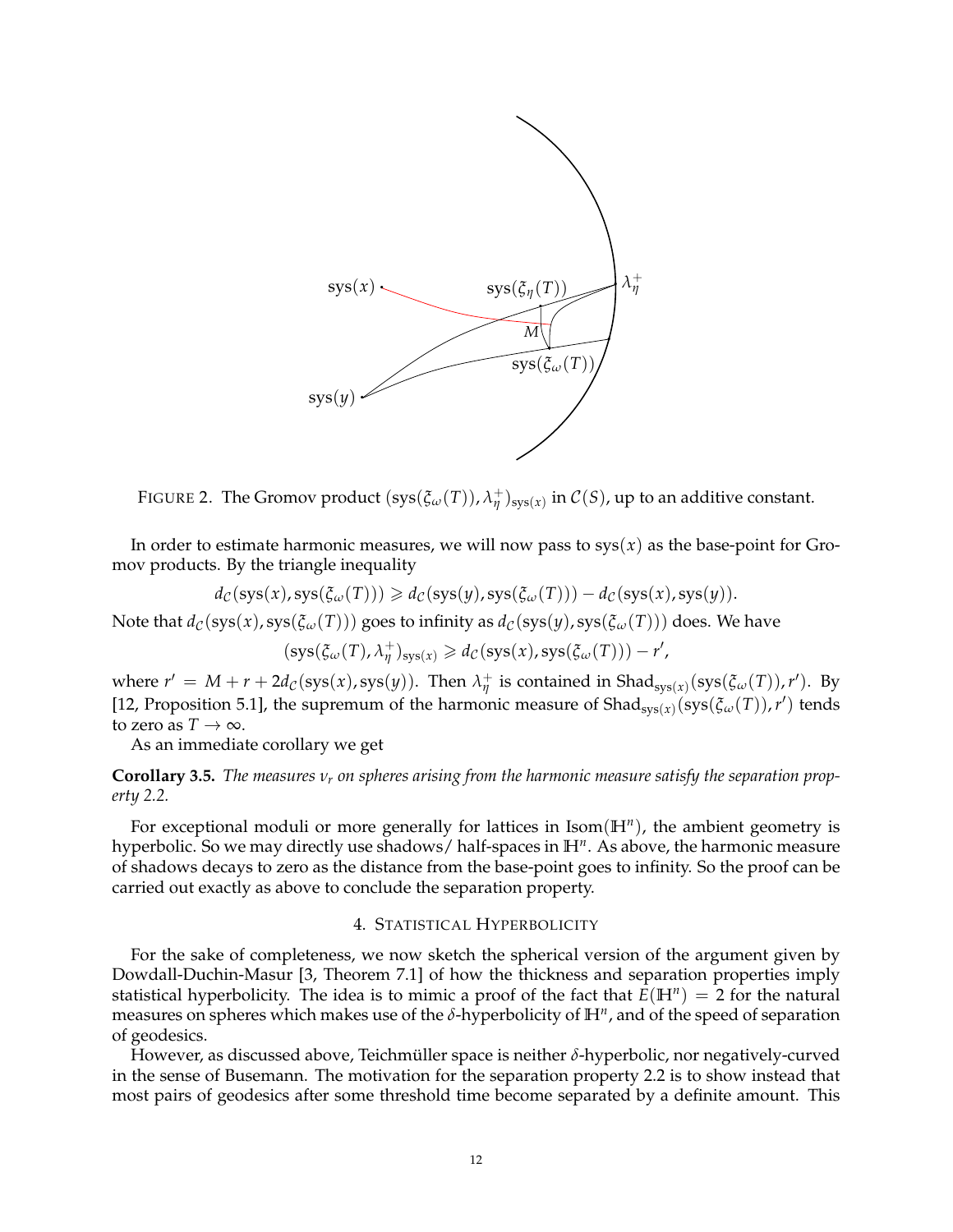replaces the use of the negative curvature of **H***<sup>n</sup>* . The combination of the following theorem of Dowdall-Duchin-Masur [3, Theorem A] and the thickness property 2.1 then replaces the use of the  $\delta$ -hyperbolicity of  $\mathbb{H}^n$ .

**Theorem 4.1** ( [3], Theorem A). For any  $\epsilon > 0$  and any  $0 < \theta' \leq 1$ , there exist constants C and L such that for any geodesic sub-interval I  $\subset$   $[x,x']$   $\subset$   $\mathcal{T}(S)$  of length at least L and spending at least  $\theta$  proportion *of its time in*  $\mathcal{T}_{\epsilon}(S)$ *, we have* 

$$
I \cap \text{Nbhd}_{\mathcal{C}}([x, x''] \cup [x', x'']) \neq \varnothing,
$$

*for all*  $x'' \in \mathcal{T}(S)$ *.* 

We now sketch the proof of statistical hyperbolicity using Theorem 4.1 with the thickness and separation properties, namely Definition 2.1 and Definition 2.2.

Let  $x \in \mathcal{T}(S)$ . We choose  $\theta$  large enough, say  $\theta = 3/4$ , and then for any  $0 \lt p \lt \eta \lt 1/3$ we let  $\epsilon = \epsilon(\theta, \eta) > 0$  be that guaranteed by the thickness property 2.1. Now choose  $\theta' < \theta$ , say  $\theta' = 1/2$ , and let *C* and *L* be the constants given by Theorem 4.1 for our choice of  $\theta'$  and *e*. The thickness and separation properties then imply that for all *r* large enough, there exists a subset  $P_r \subset S_r(x) \times S_r(x)$  whose complement has  $\nu_r \times \nu_r$ -measure at most p and is such that for all  $(x', x'') \in P_r$  we have  $d_{\text{Teich}}(x'_t, x''_t) \geq 3C$ , and

$$
\operatorname{Thick}_{\epsilon}^{\%}([x, x'_{t}]), \operatorname{Thick}_{\epsilon}^{\%}([x, x''_{t}]) \geq \theta,
$$

for all  $\eta r \leq t \leq r$ . It can be checked that  $B(x'_t, C) \cap [x, x''] = \emptyset$  for all such points  $x'_t$ .

Choosing *r* large enough, we can arrange that the interval  $I_r = [x'_{\eta r}, x'_{2\eta r}]$  spends at least  $\theta'$ proportion of its time in  $\mathcal{T}_{\epsilon}(S)$ , has length at least *L* and, since  $\eta < 1/3$ , is contained in [*x*, *x*']. By applying Theorem 4.1, we must have that  $I_r \cap \text{Nbhd}_C([x, x''] \cup [x', x'']) \neq \emptyset$  and, since we have already noted that  $I_r \cap \text{Nbhd}_C([x, x'']) = \emptyset$ , it then follows that there exists a point in  $[x', x'']$  at distance at most  $2\eta r + C$  from *x*. Hence we have that

$$
d_{\text{Teich}}(x', x'') \geqslant (2 - 4\eta)r - 2C,
$$

for all  $(x', x'') \in P_r$ . From which it follows that

$$
E(X) := \lim_{r \to \infty} \frac{1}{r} \int_{S_r(x) \times S_r(x)} d_{\text{Teich}}(x', x'') d\nu_r(x') d\nu_r(x'')
$$
  
\n
$$
\geq \liminf_{r \to \infty} \frac{1}{r} \int_{S_r(x) \times S_r(x)} d_{\text{Teich}}(x', x'') d\nu_r(x') d\nu_r(x'')
$$
  
\n
$$
\geq \liminf_{r \to \infty} \frac{1}{r} (1 - p)((2 - 4\eta)r - 2C)
$$
  
\n
$$
= (1 - p)(2 - 4\eta).
$$

Hence, the result follows as *p* and *η* can be taken to be arbitrarily small.

4.1. **Proof of Theorem 1.2.** We now give a quick proof of Theorem 1.2. The ambient geometry in H<sup>n</sup> is already hyperbolic. So we can simply bypass the thickness discussion and directly invoke the separation property for the harmonic measure discussed at the end of Section 3.5. The proof of statistical hyperbolicity then follows the one in Section 4 and is simpler.

#### FUNDING

This work was supported by the Engineering and Physical Sciences Research Council [EPSRC DTG EP/N509668/1 M&S to L.J.].